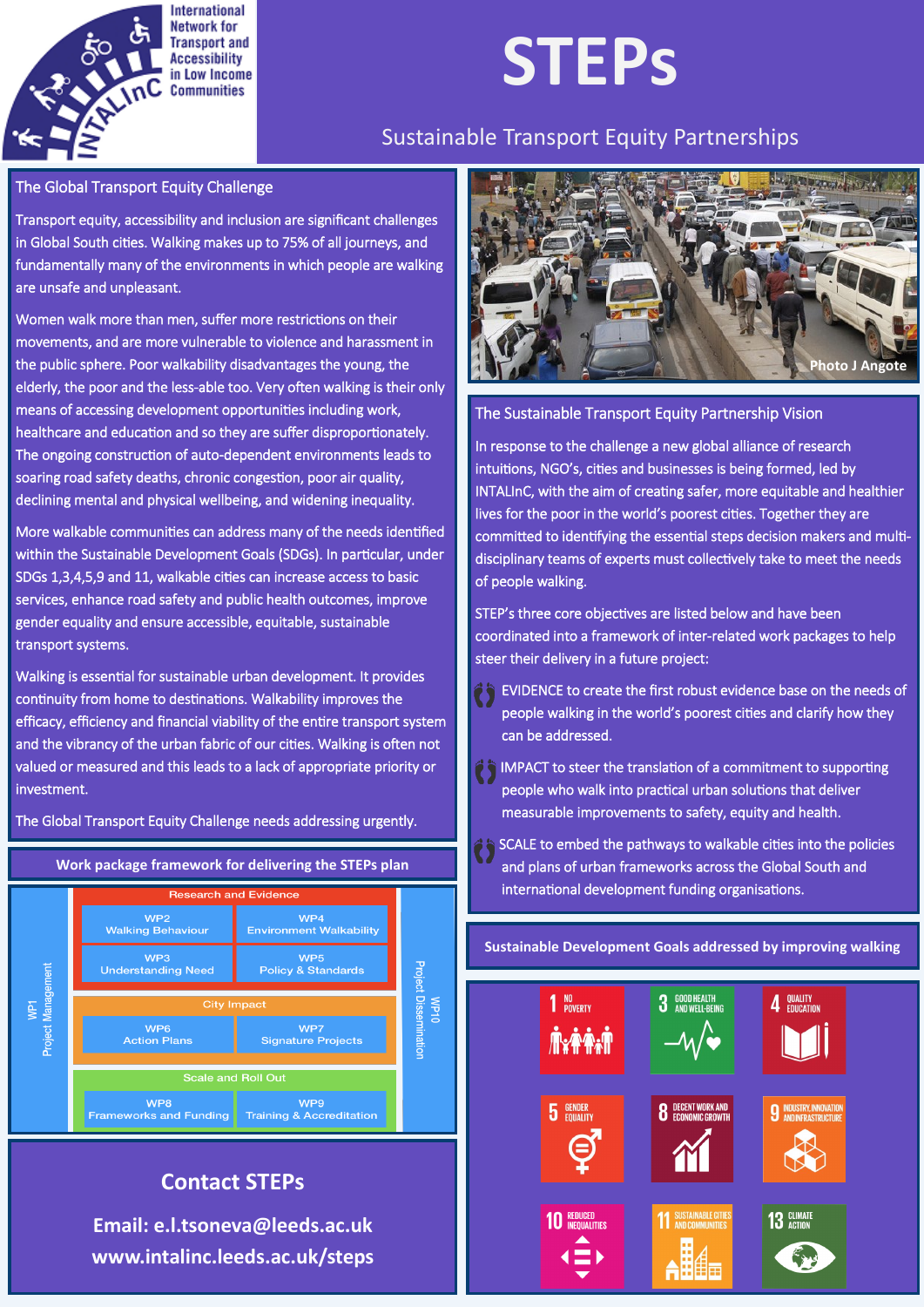| The STEPs plan         |                                                                                                                                                                                                                                                                                                        |                                                                                                                                                                                                                                                                     |                                                                                                                                                                                                                                                                            |
|------------------------|--------------------------------------------------------------------------------------------------------------------------------------------------------------------------------------------------------------------------------------------------------------------------------------------------------|---------------------------------------------------------------------------------------------------------------------------------------------------------------------------------------------------------------------------------------------------------------------|----------------------------------------------------------------------------------------------------------------------------------------------------------------------------------------------------------------------------------------------------------------------------|
|                        | <b>Research and evidence step</b>                                                                                                                                                                                                                                                                      | <b>City impact step</b>                                                                                                                                                                                                                                             | <b>Scale and rollout step</b>                                                                                                                                                                                                                                              |
| Team                   | An interdisciplinary collaboration<br>of environmental, health and so-<br>cial scientists to fully understand<br>walking behaviour in varied<br>settings, the benefits of walking<br>and how to address pedestrian<br>needs.                                                                           | Action-orientated, direct support from<br>experts given to four lead cities and eight<br>adopter cities in low-middle income and<br>low-developing income cities.                                                                                                   | <b>Expert online courses and</b><br>professional training supported by a<br>new global accreditation scheme to<br>maximise and take up impact.                                                                                                                             |
| <b>Approach</b>        | <b>Impact focused research engaging</b><br>public authorities, universities,<br>industry, NGOs, and finance<br>organisations though a penta-helix<br>stakeholder management<br>framework.                                                                                                              | Robust low-cost exemplar implementa-<br>tion cases instigated in lead cities.<br>Feasible and fundable proposals that<br>deliver tangible improvements to<br>walkability and have wide scale-up<br>applicability developed for adopter<br>cities.                   | <b>Evidence, knowledge and implemen-</b><br>tation experience embedded into<br>strategic policy frameworks<br>informed by new implementation<br>guidance, infrastructure<br>design standards, planning<br>and governance frameworks,<br>finance models and business cases. |
| <b>Outputs</b>         | <b>Community mapping and ICT tools</b><br>comprehensively assess the cur-<br>rent walkability conditions in par-<br>ticipating cities to clarify how the<br>built environment supports and<br>encourages walking in poor cities<br>in the Global South, and where<br>there is potential to improve it. | <b>Targeted interventions demonstrate</b><br>safer, more affordable, accessible and<br>sustainable benefits to city transport<br>systems and improvements to individual<br>health, wealth and happiness.                                                            | A new pathway to sustainable,<br>urban development based on<br>low-cost, city-led solutions informed<br>by a new evaluation toolkit and<br>global walkability index.                                                                                                       |
| <b>City outcomes</b>   | 1. Politicians, community and<br>multi-disciplinary team engaged                                                                                                                                                                                                                                       | 1. Model integration agreed and value of 1. Politicians, experts, NGOs and<br>walking standards raised                                                                                                                                                              | academics commitment mapped                                                                                                                                                                                                                                                |
|                        | 2. Number of trips, time spent,                                                                                                                                                                                                                                                                        | 2. Design standards and regulations set                                                                                                                                                                                                                             | 2. Take up of measurement tools at                                                                                                                                                                                                                                         |
|                        | motivations and barriers measured<br>3. City connectivity, walking                                                                                                                                                                                                                                     | 3. Action plan agreed, led and resourced                                                                                                                                                                                                                            | national and city scales<br>3. Countries and cities to share data                                                                                                                                                                                                          |
|                        | deficiency and potential mapped<br>and analysed                                                                                                                                                                                                                                                        | 4. Sidewalks and crossings provided<br>consistently at key destinations                                                                                                                                                                                             | and learn from each other                                                                                                                                                                                                                                                  |
|                        | 4. City safety, inclusion an                                                                                                                                                                                                                                                                           |                                                                                                                                                                                                                                                                     | 4. Training for communities and<br>cities                                                                                                                                                                                                                                  |
|                        | welcome rated                                                                                                                                                                                                                                                                                          |                                                                                                                                                                                                                                                                     |                                                                                                                                                                                                                                                                            |
| <b>Legacy outcomes</b> | 1. Accessible, international<br><b>Walking Data Standard and Make</b><br><b>Walking Count tools</b><br>2. Accessible Shared Travel Reality                                                                                                                                                             | 1. Accessible city toolkit of exemplar<br>policy frameworks, business cases,<br>finance models, design guidance,<br>evaluation, city indices, governance and<br>implementation guidance<br>2. Accessible Walking Impact System for<br><b>Evaluation (WISE) tool</b> | 1. Global map of commitment to the<br>Charter for Walking published in the<br>global online observatory of walking<br>activity                                                                                                                                             |
|                        | of Individual Deficient Environ-<br>ments (STRIDE) tool for<br>communities to map their needs                                                                                                                                                                                                          |                                                                                                                                                                                                                                                                     | 2. Global knowledge library of<br>walking policy, standards and design<br>published                                                                                                                                                                                        |
|                        | 3. Accessible Walkability Audit<br><b>Tool based on the Charter</b><br>(WATCH) tool to assess the extent                                                                                                                                                                                               |                                                                                                                                                                                                                                                                     | 3. Global knowledge library of<br>walking campaigns and information<br>published                                                                                                                                                                                           |
|                        | the environment supports and<br>encourages a reasonable amount<br>of time and effort to walk                                                                                                                                                                                                           |                                                                                                                                                                                                                                                                     | 4. Accessible Walkable Cities Index<br>(WALCI) tool to value impact of<br>investment to delivering Sustainable                                                                                                                                                             |
|                        | 4. Accessible Policy Audit Check<br>and Evaluation (PACE) tool to as-<br>sess how walkability is enabled                                                                                                                                                                                               |                                                                                                                                                                                                                                                                     | <b>Development Goals and credit</b><br>community benefits                                                                                                                                                                                                                  |